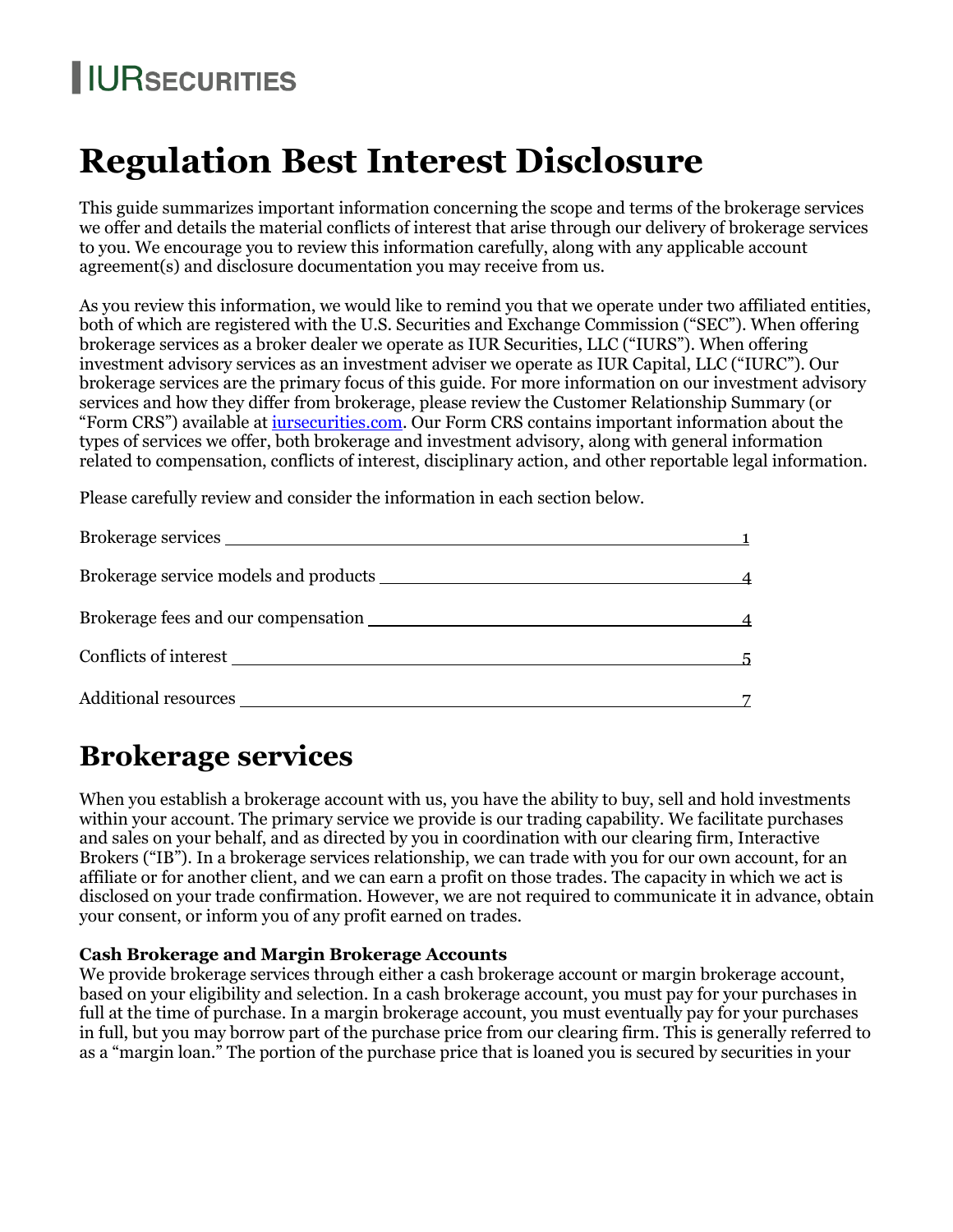account, also referred to as "collateral." You will incur interest costs as a result of your margin activity. While many securities are eligible to be used as collateral for a margin loan, some assets are not available for margin collateral purposes.

Given that a margin-enabled brokerage account has specific eligibility requirements, unique costs, and governing regulatory requirements, our default brokerage option is our cash brokerage account. You must execute a separate margin agreement before engaging in margin brokerage activity. Included with your margin agreement is a copy of the Margin Disclosure Statement. This statement contains important information you should understand and consider before establishing a margin brokerage relationship with us. For more information on our margin brokerage services, please refer to our Margin Disclosure Statement provided with your account opening documents, or available upon request from [iursecurities.com.](http://www.iursecurities.com/)

### **Brokerage Account Types**

We offer many different brokerage account types including individual and joint accounts, custodial accounts, Delivery Versus Payment (DVP) accounts, estate and trust accounts, partnership accounts, individual retirement accounts and other types of retirement accounts as outlined in our account agreement(s). You may obtain further information concerning available account types from us, or you may refer to your account agreement(s).

#### **Incidental Brokerage Services, Recommendations and Account Monitoring**

Within your brokerage account, we may also provide other incidental services such as research reports, and recommendations to buy, sell, or hold assets. When we make a securities recommendation, investment strategy recommendation or recommendation to rollover assets from your Qualified Retirement Plan (QRP) to an Individual Retirement Account (IRA), the recommendation is made in our capacity as a broker-dealer unless otherwise stated at the time of the recommendation. Any such statement will be made orally to you. Moreover, when we act in a brokerage capacity, we do not agree to enter into a fiduciary relationship with you.

It is important for you to understand that when we make a brokerage recommendation to you, we are obligated to ensure the recommendation is in your best interest, considering reasonably available alternatives, and based on your stated investment objective, risk tolerance, liquidity needs, time horizon, financial needs, tax status, and other financial information you provide us. You may accept or reject any recommendation. It is also your responsibility to monitor the investments in your brokerage account, and we encourage you to do so regularly. We do not commit to provide on-going monitoring of your brokerage account. If you prefer on-going monitoring of your account or investments, you should speak with us about whether an advisory services relationship is more appropriate for you.

Please also consider that from time to time we may provide you with additional information and resources to assist you with managing your brokerage account. This may include but is not limited to educational resources, sales and marketing materials, performance reports, asset allocation guidance, and/or periodic brokerage account reviews. When we offer these services and information, we do so as a courtesy to you. These activities are not designed to monitor specific investment holdings in your brokerage account, they do not contain specific investment recommendations about investment holdings, and you should not consider them a recommendation to trade or hold any particular securities in your brokerage account. Upon your request, we will review such information and reports with you and may provide you with investment recommendations, but we are not under a specific obligation to do so.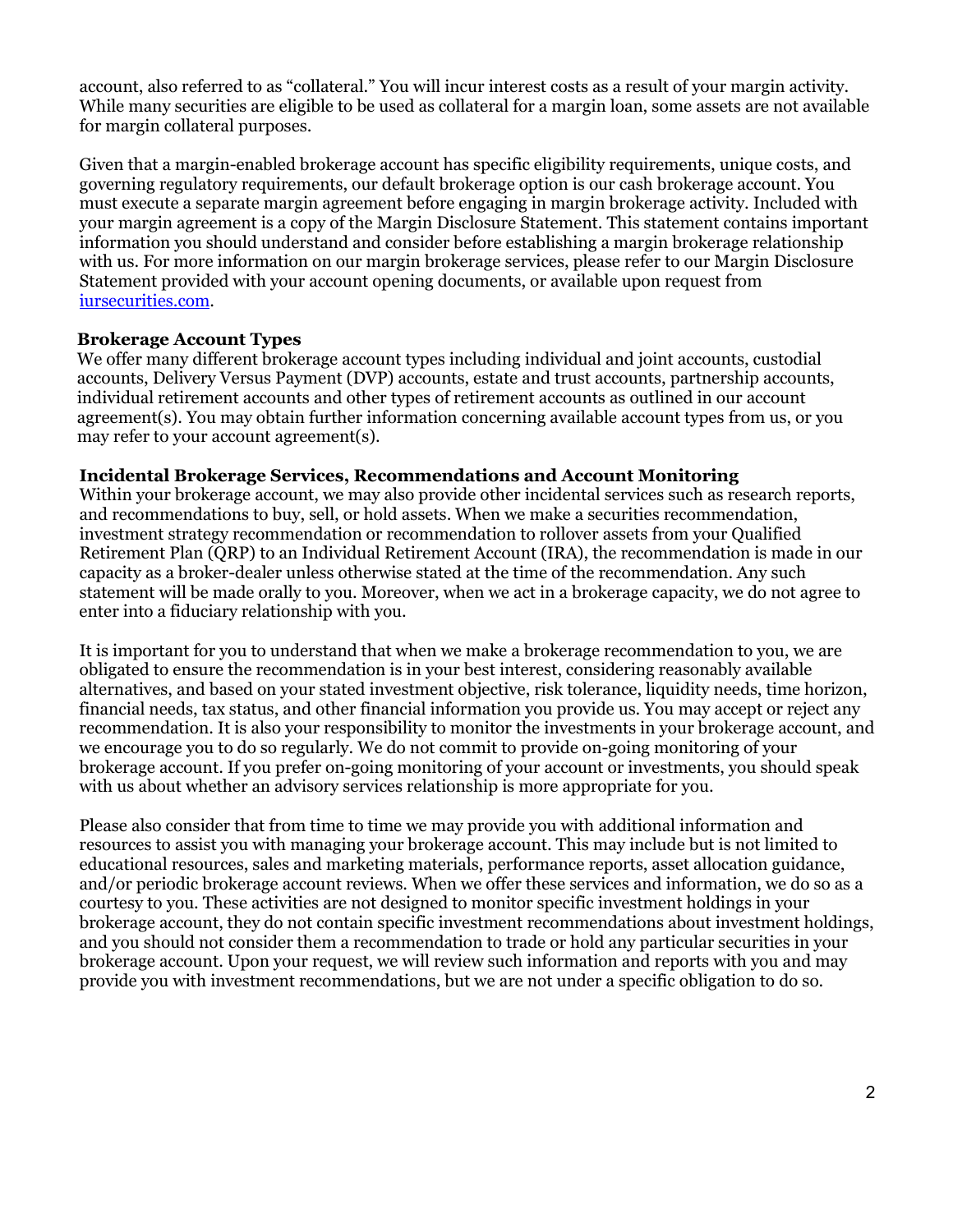# **Clearing Services**

We have entered into an agreement with IB (also referred to herein as "clearing firm") to carry your account and provide certain back office functions. We and IB share responsibilities with respect to your account. Specific topical details are available at your request.

# **Understanding Risk**

It is important for you to understand that all investment recommendations and activities involve risk, including the risk that you may lose your entire principal. Further, some investments involve more risk than other investments. Higher-risk investments may have the potential for higher returns but also for greater losses. The higher your "risk tolerance," meaning the amount of risk or loss you are willing and able to accept in order to achieve your investment goals, the more you may decide to invest in higher-risk investments offering the potential for greater returns. We align risk tolerances with investment needs to offer you different investment objectives from which to choose (see below). You should select the investment objective and risk tolerance best aligned with your brokerage account goals and needs.

Investment goals typically have different time horizons and different income and growth objectives as well as different risk tolerances. Generally, investment goals are on a spectrum, with further definitions provided below.

| Objective                      | Description                                                                                                                            |
|--------------------------------|----------------------------------------------------------------------------------------------------------------------------------------|
| <b>Preservation of Capital</b> | Seek maximum safety and stability for your principal by focusing on securities and investments that carry a low degree of risk.        |
| Income                         | Generate dividend, interest or other income instead of, or in addition to, seeking long-term capital appreciation.                     |
| Growth                         | Increase the principal value of your investments over time rather than seeking current income. Investor assumes higher degree of risk. |
| <b>Trading Profits</b>         | Increase the principal value of your investments by using shorter term trading strategies and by assuming higher risk.                 |
| Speculation                    | Substantially increase the principal value of your investments by assuming substantially higher risk to your investment capital.       |
| Hedging                        | Take positions in a product in order to hedge or offset the risk in another product.                                                   |

Our recommendations are based in part on your investment objective and risk tolerance as outlined above. We encourage you to carefully consider your investment objective and risk tolerance before investing.

### **Cash Sweep Program Feature**

Our brokerage services include a Cash Sweep Program feature. This program permits you to earn a return on uninvested cash balances in your brokerage account by allowing cash balances to be automatically "swept" into a "Cash Sweep Vehicle," until such balances are otherwise required to satisfy obligations arising in your account. These Cash Sweep Vehicles include interest-bearing deposit accounts, and if permissible, money market mutual funds or such other sweep arrangements made available to you. More information can be found in the following hyperlinks to our clearing firm's knowledge base: <https://ibkr.info/article/1851> and<https://www.interactivebrokers.com/en/index.php?f=25276>

### **Account Minimums and Activity Requirements**

There is no minimum initial account balance required to open a brokerage account with us. However, if you either fail to fund your account or do not return account opening documents as required, your account will be closed. In addition, some types of brokerage accounts have minimum account activity requirements and/or minimum on-going balance requirements that must be maintained, or your brokerage account will be closed. These requirements are detailed on our website at [iursecurities.com.](http://www.iursecurities.com/)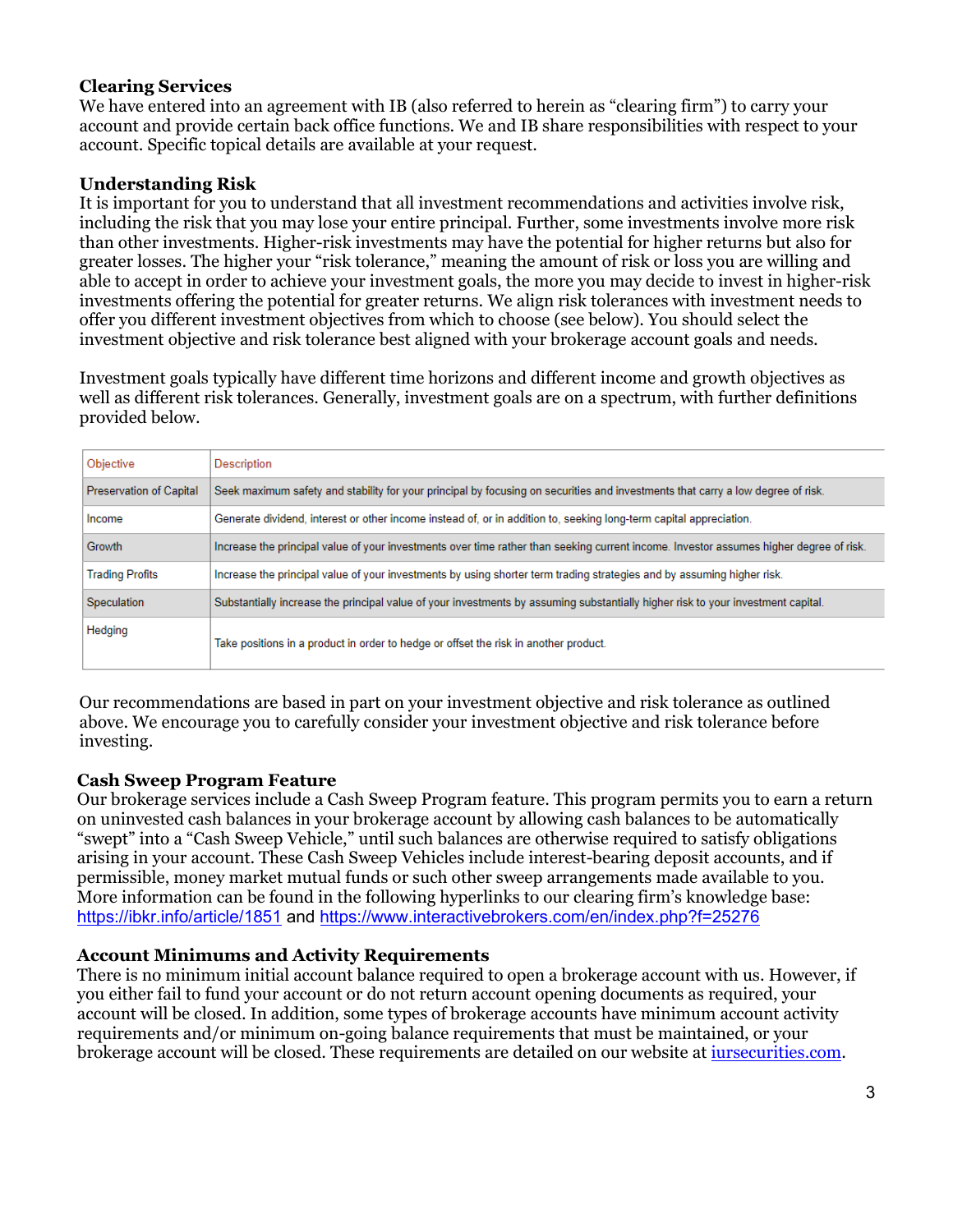# **Brokerage service models and products**

Our service model is a web-based brokerage platform. This may be either self-directed or full service based on your requirements.

# **Brokerage fees and our compensation**

It is important to consider that while a brokerage relationship can be a cost-effective way of investing your assets, it is not for everyone given the fees and costs involved.

# **Transaction-Based Fees**

You will pay transaction-based fees for trades you decide to enter into, such as buying and selling stocks, bonds, Exchange Traded Products (ETPs), exercising options and other investment purchases and sales. These transaction-based fees are generally referred to as a "commission". Transaction-based fees are based on a host of factors, including, but not limited to:

- Underlying asset type
- Your brokerage service model and account type
- Size of your transaction and/or overall value of your account
- Frequency of your trade activity
- Available discounts and/or fee waivers

# **Account and Service Fees**

You will pay fees for various operational services provided to you through your brokerage account. These fees are set at least annually and communicated to you through information included in your account statement and other notifications. These fees do not apply to all account types and may be waived under certain conditions.

You should understand that based on the brokerage service model you choose, the same or similar products, accounts and services may vary in the fees and costs charged to you. For more information concerning our administrative and service fees, please refer to your account statement or our website.

### **How We Are Compensated**

We receive direct compensation in connection with your accounts, which is taken directly from your account. We do not receive any indirect compensation, which is compensation paid in ways other than directly from your account and which could impact the value of the associated investments in your account. The sections below describe the compensation that we receive in connection with various investments that may be available to you.

### **Commission Schedule for Stocks, Rights, Warrants, Options, Secondary Market Closed End Funds (CEFs) and Exchange Traded Products (ETPs), Debt Securities (Bonds)**

Please refer to our website at the following hyperlink for further details on the commissions charged to you and received by us for trades of the various investment types we offer: <http://iur.apexdesign.uk.com/pricing/>

### **Revenue Sharing**

IUR does not share in the revenue of its clearing firm or any third-party product companies.

### **Data Agreement**

IUR does not have any data agreements.

### **Market-Linked Investments Information**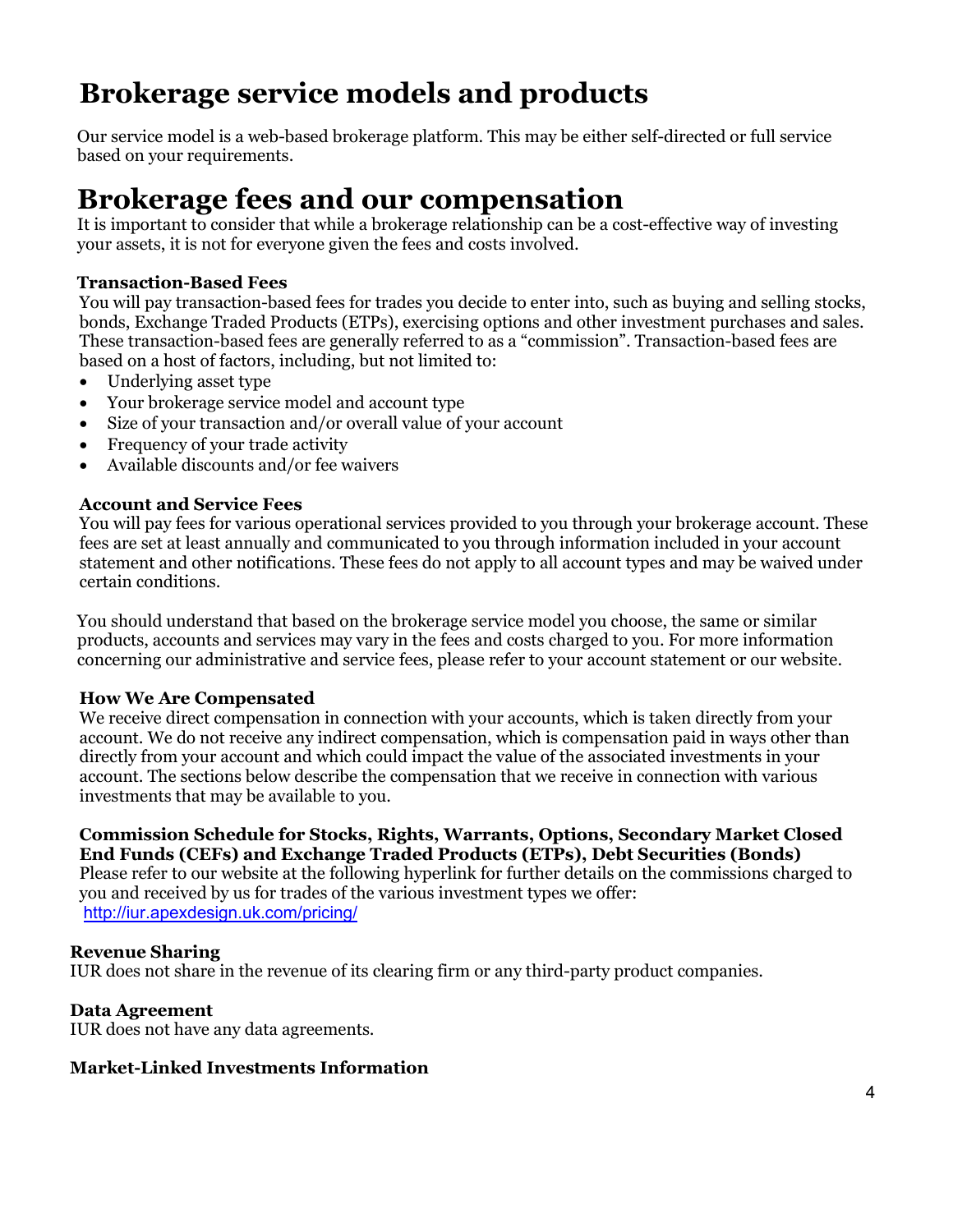IUR does not offer market-linked investments.

# **Alternative Investments Information**

IUR does not offer alternative investments.

### **Unit Investment Trusts (UITs)**

IUR does not market UITs in a manner where the UIT would compensate IUR outside of our regular commission schedule.

# **Cash Sweep Program/Bank Deposit Sweep/Other Float Compensation**

IUR does not participate in the Cash Sweep Program of its clearing firm and receives no compensation related to this feature.

# **Training and Education**

IUR does not receive training and education from third party product companies.

# **Operational Fees**

We receive compensation for various operational services provided to you through a brokerage account. Our fee schedule for these services is available on our website at: <http://iur.apexdesign.uk.com/pricing/>

# **Trade Corrections**

Trade errors due to system failure, order entry errors, or other system-related errors will be corrected internally and will be further reviewed by the firm's CCO to determine if any recompense is due to you.

# **Compensation for Termination of Services**

The firm will not receive any additional compensation in connection with the termination of its services. If you have questions, please contact us at [iursecurities.com.](mailto:info@iurcapital.com)

### **Brokerage – Excluded Advisory Assets**

Neither IUR nor its affiliated advisory firm will exclude assets unless it is a product we don't offer.

# **Conflicts of interest**

Conflicts of interest exist when we provide brokerage services to you. A conflict of interest is a situation in which we engage in a transaction or activity where our interest is materially adverse to your interest. The mere presence of a conflict of interest does not imply that harm to your interests will occur, but it is important that we acknowledge the presence of conflicts. Moreover, our regulatory obligations require that we establish, maintain, and enforce written policies and procedures reasonably designed to address conflicts of interest associated with our recommendations to you.

Our conflicts of interest are typically the result of compensation structures and other financial arrangements between us, our clients and third parties. We offer a broad range of investment services and products and we receive various forms of compensation from our clients, affiliated and nonaffiliated product providers, and other third parties as described above. Securities rules allow for us, and our affiliates to earn compensation when we provide brokerage services to you. However, the compensation that we receive from you varies based upon the product or service you purchase, which creates a financial incentive to recommend investment products and services that generate greater compensation to us.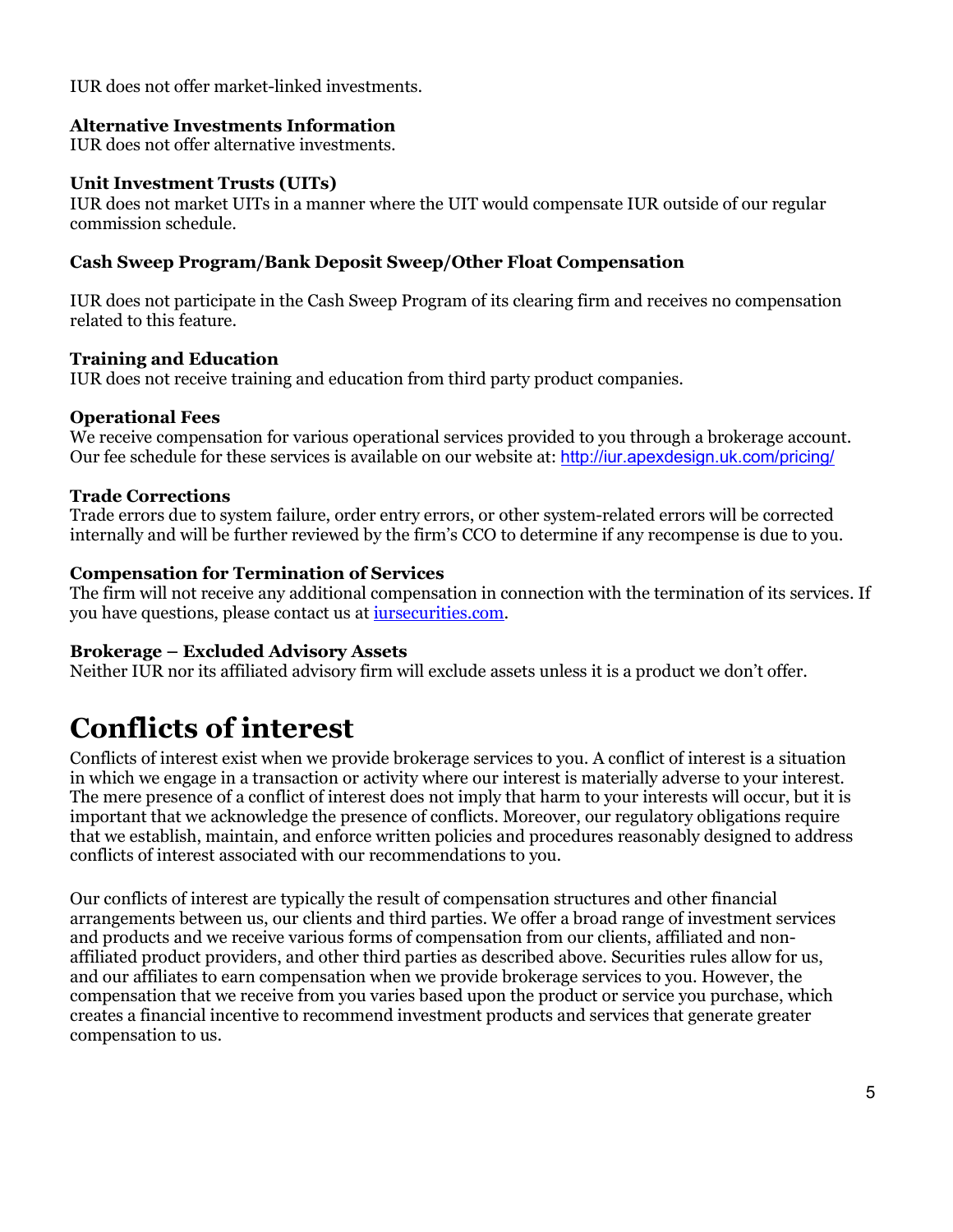We are committed to taking appropriate steps to identify, mitigate and avoid conflicts of interest to ensure we act in your best interest when providing brokerage recommendations to you. Below you will find additional information related to our conflicts of interest. This information is not intended to be an all-inclusive list of our conflicts, but generally describes those conflicts that are material to your brokerage relationship. In addition to this disclosure, conflicts of interest are disclosed to you in your account agreement(s) and disclosure documents, our product guides and other information we make available to you.

# **Compensation We Receive from Clients**

### **Transaction-based conflicts**

In your brokerage account you pay certain fees (commissions) in connection with the buying and selling of each investment product, alternative investments, exchange traded funds, equity securities and options, and bonds. Where these fees apply, the more transactions you enter into, the more compensation that we receive. This compensation creates an incentive for us to recommend that you buy and sell, rather than hold, these investments. We also have an incentive to recommend that you purchase investment products that carry higher fees, instead of products that carry lower fees or no fees at all.

### **Markups and markdowns for principal transactions**

IUR does not charge markups or markdowns on principal transactions.

#### **Account maintenance and other administrative fees**

For the services we provide or make available to you with respect to your brokerage account, we charge certain account maintenance and other administrative fees, including transfer, wire, or other miscellaneous fees, as described in the fee schedule provided to you on an annual basis. The higher the fees we charge, the more we are compensated.

#### **Compensation We Receive from Third Parties**

IUR does not receive compensation from any third parties.

### **Compensation Related to Our Affiliates**

IUR does not share in the revenue of its affiliated advisory firm.

#### **Compensation Received by Us**

We are compensated in a variety of ways based on the percentage of revenue generated from sales of products and services to clients and/or total assets under advisement, including brokerage account activity. This compensation may vary by the product or service associated with a brokerage recommendation.

As a result, we have an incentive to provide brokerage recommendations that result in selling more investment products and services, as well as investment products and services that carry higher fees. We also have an incentive to provide brokerage recommendations to gather more assets under management and to increase brokerage trading activity, and to reduce the number of discounts available to you.

We have an incentive to recommend you rollover assets from a Qualified Retirement Plan (QRP) to a brokerage Individual Retirement Account (IRA) because of the compensation we will receive. We maintain policies and procedures designed to ensure that rollover recommendations are in your best interest.